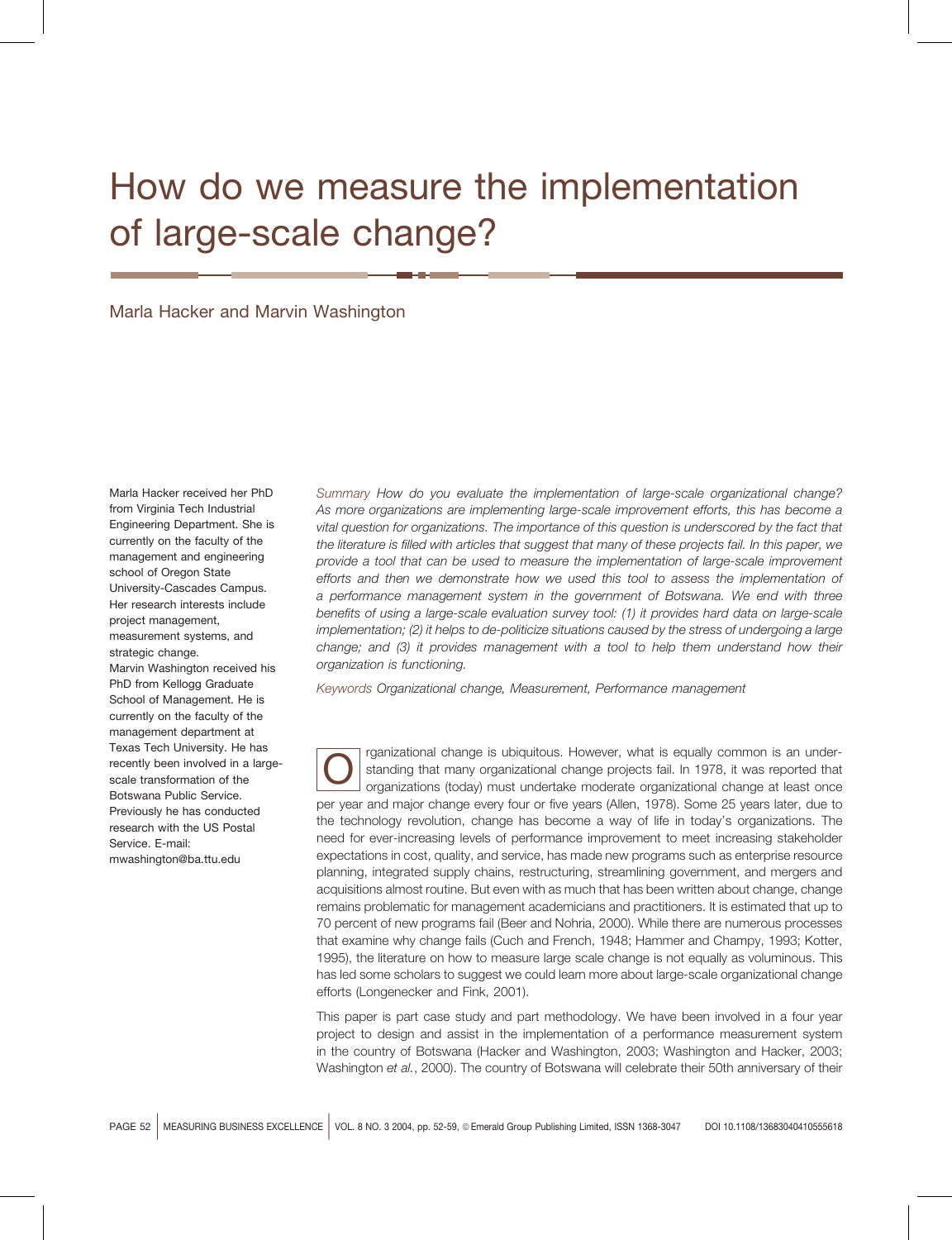independence in 2016. They have created a Vision 2016 that identifies the quantity and quality of service their government (public service) will provide its citizens. Starting in 1999, they have been implementing a performance management system (PMS), a variant of total quality management, as a tool to help them create the necessary processes, activities and results that will get the Botswana public service to its 2016 vision. To help with their efforts to implement PMS, the government has trained more than 700 of its highest non-elected personnel in both PMS and in understanding how PMS links to Vision 2016. Those trained were selected for training based upon their administrative, management, and leadership responsibilities.

The methodology part of this paper is a new way to measure the implementation of a largescale organizational change project. The case-study part of this paper is an examination of how the measurement tool was use in Botswana. In the next part of this paper, we describe the measurement tool that we created. Then we provide detail of how we used the measurement tool in our project in Botswana. We end with a discussion of how this tool could be used in other large-scale projects.

# Measurement of large-scale projects

What makes an organizational change effort successful? The obvious answer is when it achieved its desired results. What makes this a problematic answer for large-scale projects is that often the results take years to realize. This is one of the reasons Kotter (1995) argues change fails; often companies declare success too soon. Thus, organizations need a way to measure the success, not only in terms of final output, but also in terms of process measures and intermediate steps.

One way to measure the success of a large-scale project is to determine if it was implemented properly. From the literature on how to implement large-scale change (Quinn, 1980; Stonich, 1982; Hrebiniak et al., 1984; David, 1987; Slevin et al., 1987; Hambrick and Cannella, 1989; Beer et al., 1990; Alexander, 1993; Kotter, 1995), we think there are six areas that can be evaluated to determine the success of any large-scale implementation effort:

- 1. Well defined result areas and goals.
- 2. Well defined objectives.
- 3. Well defined measurement processes.
- 4. Well established reviews.
- 5. Well defined responsibilities.
- 6. Evidence of continuous improvement.

Below we describe each area in more detail.

#### Well-defined result areas and goals

The relationship between vision and organizational change failure has much support (Beer, 1990; Kotter, 1995). Thus, the first place to examine organizational change efforts is to determine if the goals and result areas are clearly defined and understood. By clarity, the goals at the unit level should be linked to the overall vision of the organization. Hrebiniak and Joyce (1984) argue that one reason change fails is that the organization's goals are not linked to the unit, or lower level, goals. In addition to identifying the link between the vision and the goals of the lower level units in the organization, we also suggest that the goals need to be appropriate and measurable. Nutt and Backoff (1997) argue that visions need to be possible, desirable, actionable, and articulatable. Desirable and possible ensure that the goals are appropriate (the goals are goals that the organization wants to achieve), actionable and articulatable ensure that the goals are measurable (organizations will know when they have achieved the goal).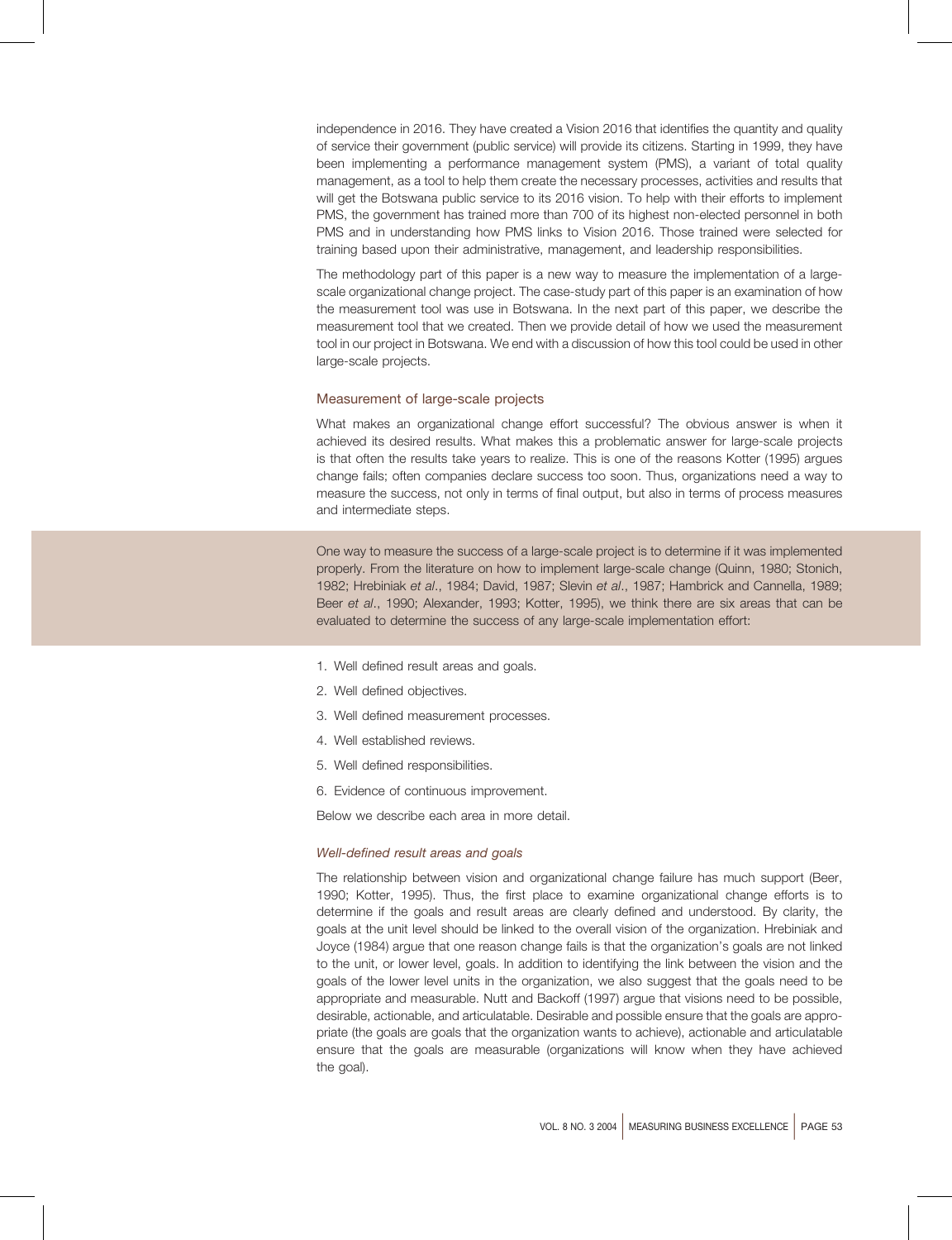# **Well-defined objectives**

Another area of critical concern for implementing large-scale projects is to determine if the organization is using appropriate strategies to achieve their established goal. Implementation is concerned with how to put a formulated strategy into effect; it is the process of carrying out the organization's strategy, which is typically formulated by someone else (Alexander, 1991). Implementation involves translating strategic goals into annual performance objectives, deploying the objectives throughout the organization, allocating resources, and motivating and aligning employees (David, 1987). Additionally, research supports that end results or strategic objectives should be deployed down through the organization, but that the tactics or means is left to the operating unit (Guth et al., 1986; Marcus, 1988). The operating unit being impacted by the strategy should be allowed to influence the means to achieve the strategy (Hamel et al., 1989; Beer et al., 1990).

We suggest that to evaluate the success of any large-scale project, evaluation of the objectives and strategies are also important. Things to consider in the evaluation of the objectives are if the objectives and strategies are linked to the vision, and are the strategies well defined. From the 80/20 rule, we also suggest that the strategies should be prioritized to ensure that the organization is working on the critical few strategies. Similar to the goal, the strategies should be measurable as well; what are the targets, and how do the strategies relate to the typical organization planning cycle.

# Well-defined measurement processes

We find that one thing that is missing from much of the literature on organizational change is a measurement system. From the literature that examines why change fails, scant attention is given to the role that measurement plays. However, we know from the axiom, what gets measured is what gets done. Thus, we arque that there should also be an evaluation of the measurement system. This evaluation should be part do the change agents in the organization have the correct measures in place, and part do the change agents understand how to create and interpret data.

# Well-established reviews

The literature is full of studies examining the relationship between plans and change. Proven project management concepts and techniques, such as budgeting, scheduling, and contingency planning, is extensive and well documented in the literature (Archibald, 1976; Lewis, 1995). However, many of the factors that contribute to failed implementation relate to the social aspects of the organization (Giles, 1991; Kono, 1992).

Many problems arise not from the quality of the plan, but from the difficulty in implementing it. After an organizational direction has been determined in the strategy formulation phase, many managers leap to implementation, and are surprised at all that is involved and the level of resistance they encounter. Research supports the need to address the reasons behind the resistance or lack of commitment (Stevens et al., 1980; Bourgeois et al., 1984; Alexander, 1985; Guth et al., 1986; Giles, 1991; Alexander, 1993; Kotter, 1995). The empirical research is somewhat weak in its evaluation of specific techniques to overcome resistance. Participation, or involvement, is often cited as a means to overcome resistance and build commitment to a strategy. The empirical literature, however, does not consistently support even this well-known tactic (Bettenhausen, 1991).

Review systems involve determining or studying whether activities are achieving desired results and whether new decisions must be made (Guzzo, 1986). Reviews are one of only two implementation elements appearing in all surveyed implementation models (Alexander, 1991). Research has shown effectiveness in achieving goals is enhanced when reviews are consistently done (McMahon, 1984). Also, Stevens et al. (1980) determined strategy is better implemented when managers believe the process to implement the strategy will be reviewed. Anecdotal studies support reviews which provide regular feedback that tests, validates, and modifies the cause and effect relationships assumed in the decision-making process (King, 1989: Collins et al., 1993: Melum et al., 1995: Kaplin et al., 1996).

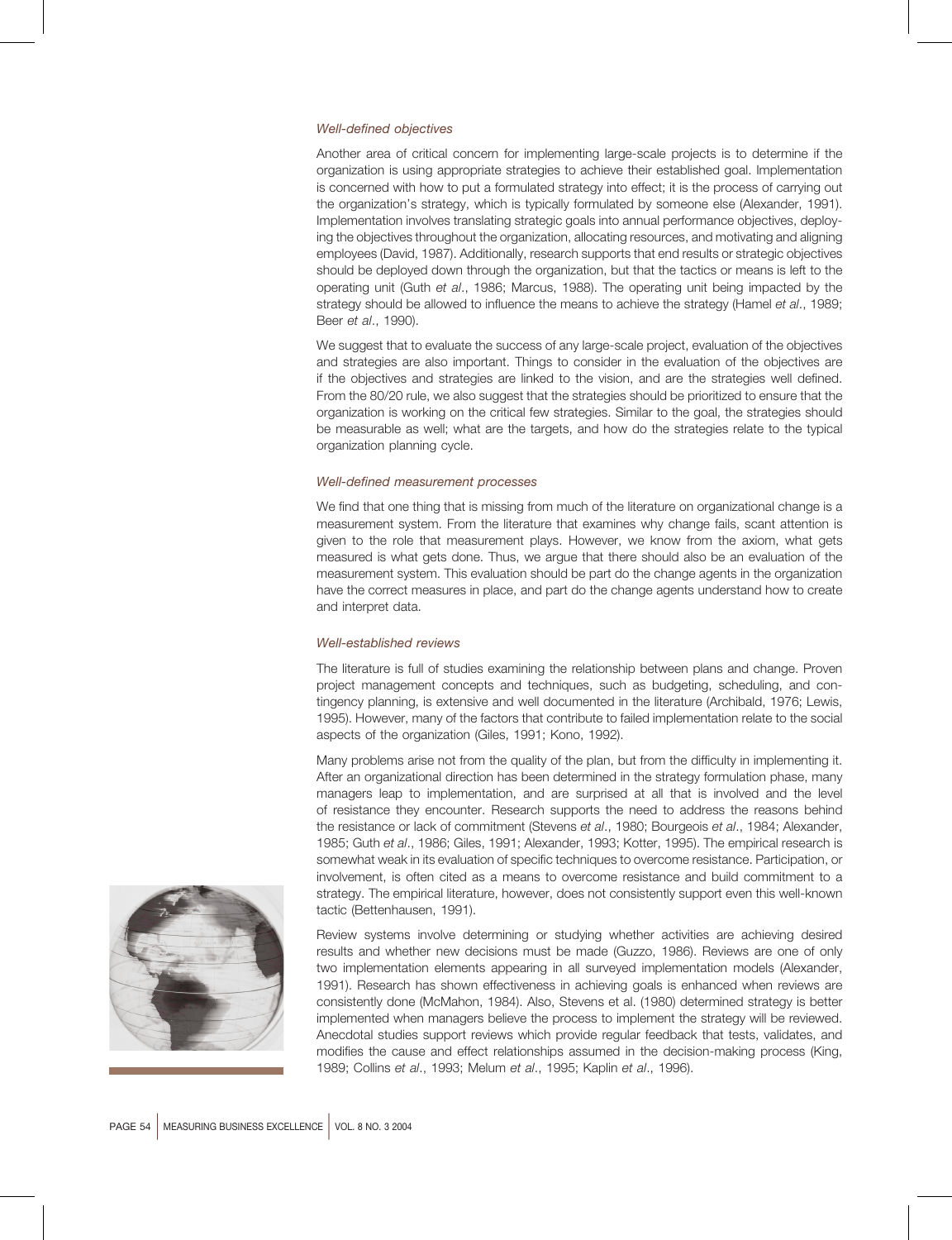We think reviews should be evaluated to check if the change agents in the organization understand and accept the strategies and measures. We also suggest the reviews should be evaluated to check if the data is available to have the review, and to see if the follow-up coming from the review is attended to as well as the lessons learned from the communication in the review process noted and used as continuous improvement.

# Well-defined responsibilities and evidence of continuous improvement

Institutionalization or standardization is the process by which all persons follow the current standard. After a process has been improved, it is critical for management to ensure the means of achieving the improvement are institutionalized (Collins and Huge, 1993). Although not included in implementation models, most scholars advocate the concept: improvement is inseparable from standardization (Nakamura, 1993); and standardization is inseparable from strategy implementation (Beer et al., 1990; Kotter, 1995; Kaplin and Norton, 1996). Institutionalization, though included in Deming's well-known PDSA cycle, is almost nonexistent in practice. This permits backsliding in the gains achieved from the implementation process (Collins and Huge, 1993). The specific activities associated with institutionalizing the improvements are documenting, training, and monitoring results.

One way to evaluate the standardization of the improvement effort is to identify the roles and responsibilities in the change efforts. Who are the key actors and do they understand their role in the change program. Also, when lessons have been learned, are these lessons "finding their way" into standard operating procedures or current best approaches.

Figure 1 provides the survey tool that should be used to examine large-scale organizational change projects. Note that the scale examines the change efforts by identifying how much of the organization has implemented the change. Often inside an organization, one unit will lead or lag the other units in implementing change efforts. In the next section, we provide a case study to demonstrate how this tool was used to measure the implementation of PMS as the country of Botswana develops strategies to achieve its Vision 2016.

#### Measurement of the success of PMS in Botswana

This research paper is part of a larger research study examining the large-scale change efforts in the Botswana public service. Botswana is located in southern Africa between Zimbabwe, South Africa and Namibia. Although it has a long history as a British protectorate, Botswana was granted independence in 1966. While still classified as a developing country on some reports, Botswana is the largest exporter of gemstone diamonds in the world and the largest exporter of beef to the EU (www.gov.bw). In line with their 50th anniversary as a nation, Botswana has created their Vision 2016. This vision for the country encompasses goals for each of the 16 ministries, parliament, the national police, and the military. To help achieve the vision, Botswana has begun a nation-wide effort to implement a PMS. Similar to TQM in the USA, PMS is designed to provide systemic thinking to implement change. In the fall of 1999, Botswana started a program to train their top non-elected personnel in understanding the vision and in understanding how PMS can be used to implement the vision.

The authors have been involved with the implementation of PMS from its original inception; they were the key trainers of the first PMS/Vision 2016 awareness workshop in October 1999. The original design of the program was for PMS to be deployed over three years and then PMS to be used to achieve the desired results from Vision 2016. In the spring of 2003, we were approached to provide an assessment of how the country was doing, not only with deploying PMS, but also with achieving the desired results of Vision 2016. The assessment process itself was a one-week engagement where the 22 change agents (individuals assigned with the major responsibility of implementing PMS in 16 ministries in the government of Botswana) were interviewed, documentation on the 16 ministries was reviewed, and the large-scale assessment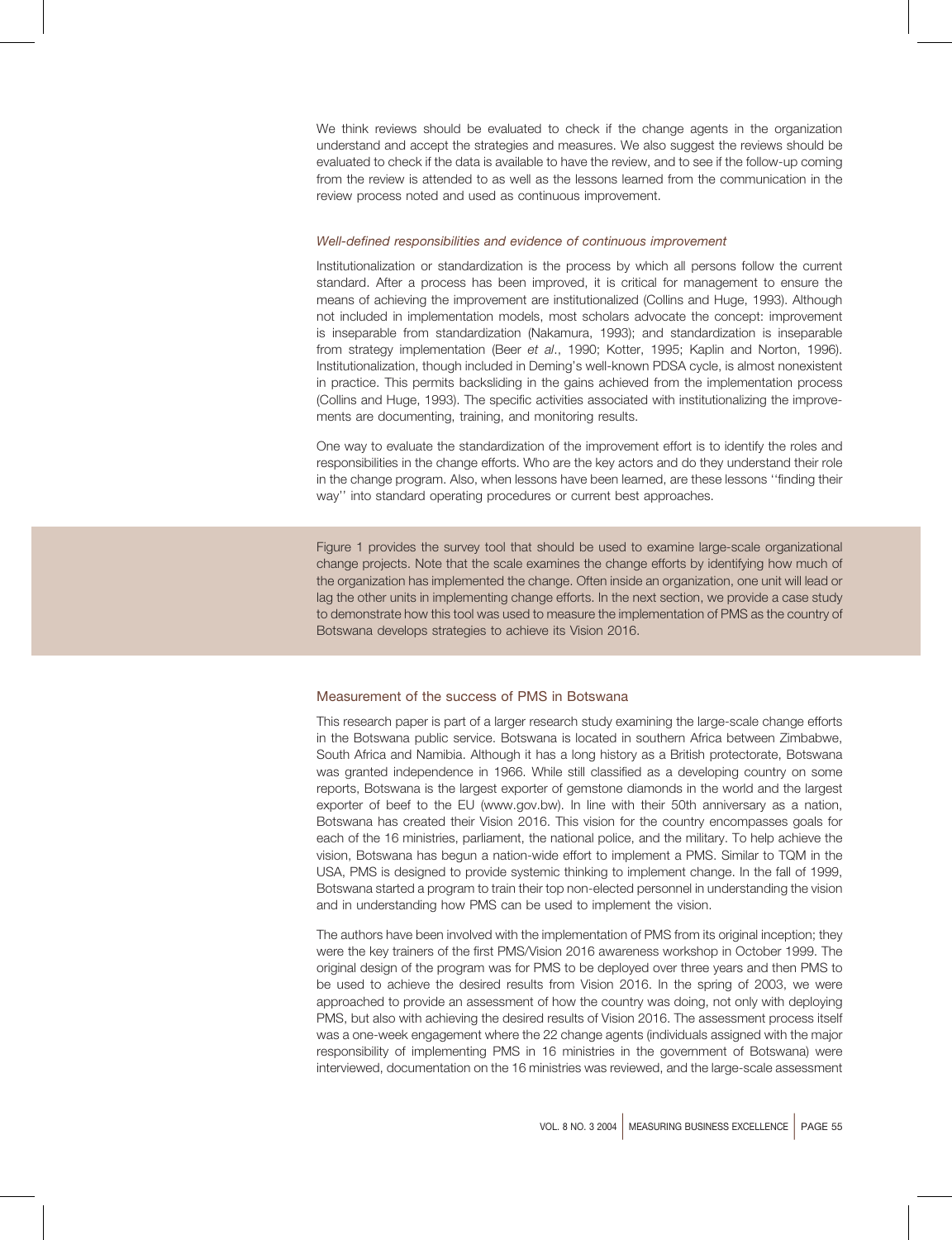#### Evaluation of large-scale organizational change efforts Figure 1

| □<br>$\Box$<br>□                                                                  | Linked to the Ministry Vision.<br>Goals defined as appropriate.<br><b>Cross Ministry Key Result Areas identified as</b>                                                                                                                                                                                                                                                                              |   |                |   |   |   |   |  |
|-----------------------------------------------------------------------------------|------------------------------------------------------------------------------------------------------------------------------------------------------------------------------------------------------------------------------------------------------------------------------------------------------------------------------------------------------------------------------------------------------|---|----------------|---|---|---|---|--|
| □<br>□                                                                            | needed.<br>Measurable.<br>Targets.                                                                                                                                                                                                                                                                                                                                                                   | 1 | $\overline{2}$ | 3 | 4 | 5 | 6 |  |
| о<br>$\Box$<br>$\Box$<br>$\Box$<br>$\Box$<br>$\Box$<br>□                          | 2. Well defined Objectives-<br>Linked to specific Key Result Areas.<br>Strategies defined as needed.<br>Prioritized critical few.<br>Measurable.<br>Longer term targets.<br><b>Annual Targets.</b><br>Annual Performance Plans include actions to<br>achieve the Objectives.                                                                                                                         | 1 | 2              | 3 | 4 | 5 | 6 |  |
| □<br>$\Box$<br>□<br>$\Box$<br>$\Box$<br>$\Box$<br>$\Box$<br>$\Box$<br>□<br>$\Box$ | 3. Well Defined Measurement Process-<br>Accepted measures.<br>Understanding of measures.<br>Reliable data sources.<br>Reliable survey mechanics.<br>Plotted as time-series.<br>Control charted.<br>Special causes investigated.<br>Control limits revised as appropriate.<br>Data interpretations accurate.<br>Random variation understood.                                                          | 1 | 2              | 3 | 4 | 5 | 6 |  |
| ❏<br>$\Box$<br>$\Box$<br>$\Box$<br>$\Box$<br>□<br>□                               | 4. Well Established Reviews-<br>Quarterly reviews conducted with PS.<br>Monthly reviews conducted with Department<br>Heads.<br>Status reports generated.<br>Follow up from prior reviews.<br>Lessons learned discussed.<br>Discussion includes plans for next quarter and<br>longer.<br>Performance accountability exists.                                                                           | 1 | 2              | 3 | 4 | 5 | 6 |  |
| □<br>$\Box$<br>$\Box$<br>□<br>$\Box$<br>□                                         | 5. PMS Responsibilities Defined and Visible <sup>1</sup><br><b>Permanent Secretary.</b><br><b>Department Heads.</b><br>WITs.<br>PICs.<br><b>BNPC Consultants.</b><br><b>DMPSM</b>                                                                                                                                                                                                                    | 1 | 2              | 3 |   | 5 | 6 |  |
| ❏<br>□<br>□<br>□<br>□<br>□<br>$\Box$                                              | 6. Continuous Improvement Processes Exist-<br>PMS process annually assessed.<br>WITs' efforts aligned with Key Result Areas.<br>Training in PMS provided systematically and<br>broadly.<br>New employees trained in PMS.<br>Systematic development of PICs' PMS skill level.<br>Communication plans keep organization aware of<br>the status of PMS.<br>Internal PMS benchmarking across Ministries. | 1 | 2              | 3 | 4 | 5 | 6 |  |
|                                                                                   | <sup>1</sup> These are specific organizations / roles / individuals involved in the PMS effort in Botswana. These names would be changed to reflect<br>the key personnel in the specific's organization's change efforts.<br>Scale: 1. Implementation not started in the organization.                                                                                                               |   |                |   |   |   |   |  |

- 3. Some departments partially implemented in the organization.<br>4. Partial implementation across all departments in the organization.<br>5. At least one department fully implemented in the organization.<br>6. Some departments ful
- 
- 
-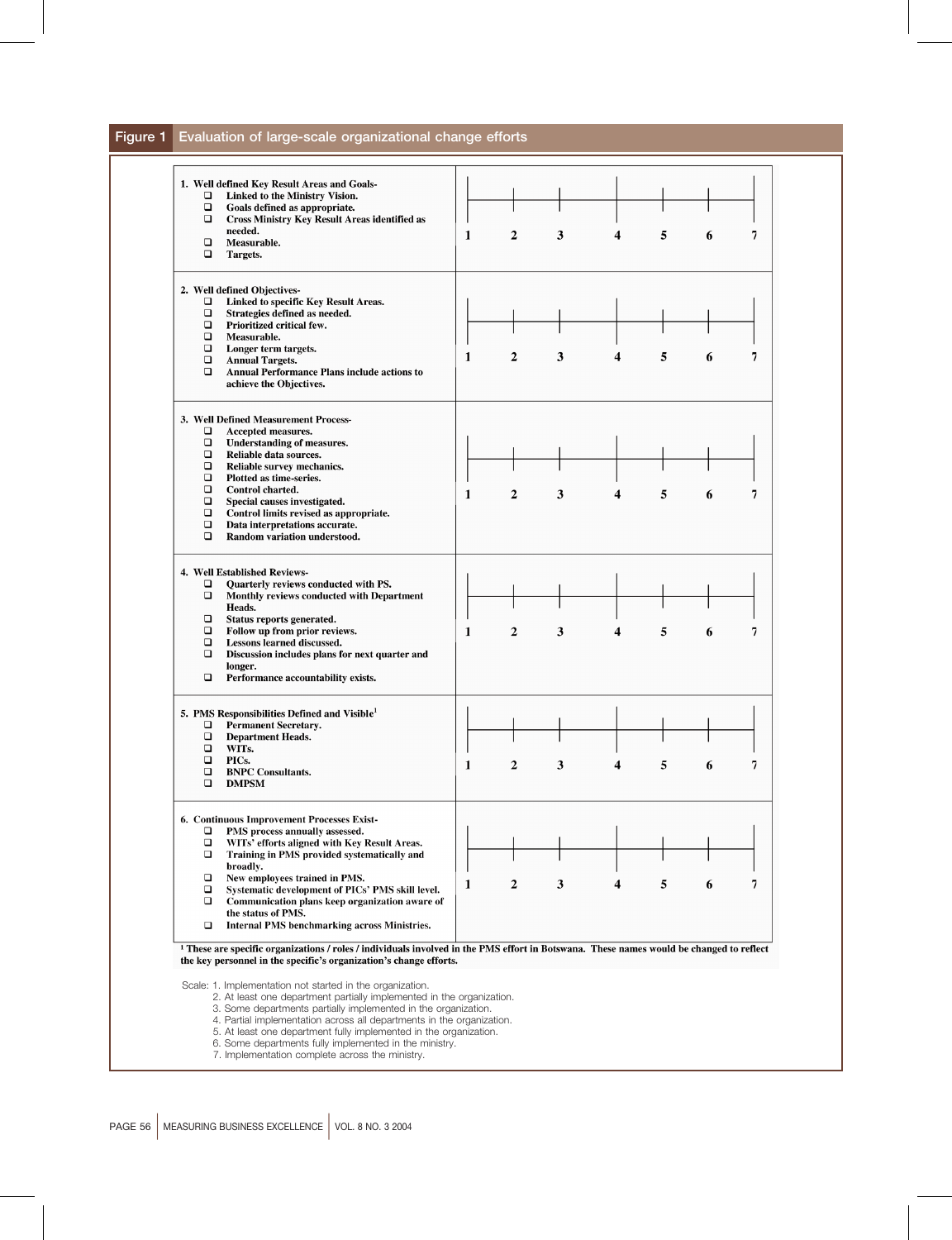survey was completed. The change agents had been in their role an average of two years and many had been involved from the beginning with the implementation of PMS.

Out of the 16 ministries reviewed, four ministries average better than 5.0 on all six items of the survey. Eight ministries were between 3.0 and 5.0, and four ministries averaged less than 3.0. From the survey, it was possible to identify the weaknesses of the poorly performing ministries. Overall, all the ministries scored low on having well-defined objectives. In short, there was a gap between having a clear vision, and having the "right" strategies to achieve the vision. This is typical of many change efforts when style is valued over substance. The area that really separated the poorest performers from the rest of the group was the review system. While all ministries are conducting reviews, there was a clear gap in terms of the quality of the reviews with respect to focus on results, lack of accountability and follow-up, and all people not understanding the objectives. From this survey, we made some specific recommendations to help Botswana achieve its Vision 2016.

#### Discussion and conclusion

There are numerous benefits to developing a measurement tool to evaluate the effectiveness of implementing large-scale change. The first is that a measurement tool gives the organization "hard data". Because large-scale change projects often require large amounts of time, money, and personnel, it can become easy to think activity equates to progress. In Botswana, there is an enormous effort to publicize, motivate, and make everyone aware of the vision and of the government's strategies to achieve the vision. However, the assessment tool gave specific feedback, not in terms of the effort, but in terms of the project achieving its desired results.

The second benefit to developing a measurement tool is the ability to use "numbers" to de-politicize a potentially difficult situation. Because large-scale change efforts like Vision 2016 receive so much attention and resources, they can become political "hotbeds". Ministry or department leaders, might not want to implement the change, but feel like they have to because it is the "boss's pet project". Similarly, departments that want to implement the project, but are having difficulty, might feel less likely to be honest about their progress for fear of repercussions. However, having an objective survey, where departments had to justify their ratings, provided enough objectivity to allow the "true" results to be known. One of the major findings that came from the assessment, though not a part of this project, was the lack of senior leadership. The change agents felt comfortable expressing this issue, given it was a part of the evaluation tool (section 5: PMS responsibilities defined and visible). In our opinion, this data would not have been uncovered without the tool, as the change agents would have felt like they were portraying their boss as a bad leader. But using the evaluation tool, and forcing the change agents to provide justification for their rating, made it obvious which senior leaders were not supportive (the change agents had no evidence to support even a two or three rating), and took some of the pressure off the change agents.

The last benefit of this tool is it provides detail as to which parts of the change process is lacking. This allows the organization to retool their efforts, by focusing more on the weak areas (in Botswana's case the review system and the responsibilities sections) and less on strong areas (measurement and well-defined key results areas and goals). Overall, we feel this is the value of all measurement systems; to provide concrete data to managers on how their organization is functioning. It was with this in mind that we developed, used, and present here, information on how to measure large-scale organizational change. Given that more organizations are implementing change, and that a large number of change programs fail, we feel that even more research should be done to describe how organizational change programs can and are being evaluated.

#### References

Alexander, L. (1985), "Successfully implementing strategic decisions", Long Range Planning, Vol. 18, pp. 91-7.

Alexander, L. (1991), "Strategy implementation: nature of the problem", in Hussey, D.E. (Eds), International Review of Strategic Management, John Wiley and Sons, New York, NY, pp. 73-96.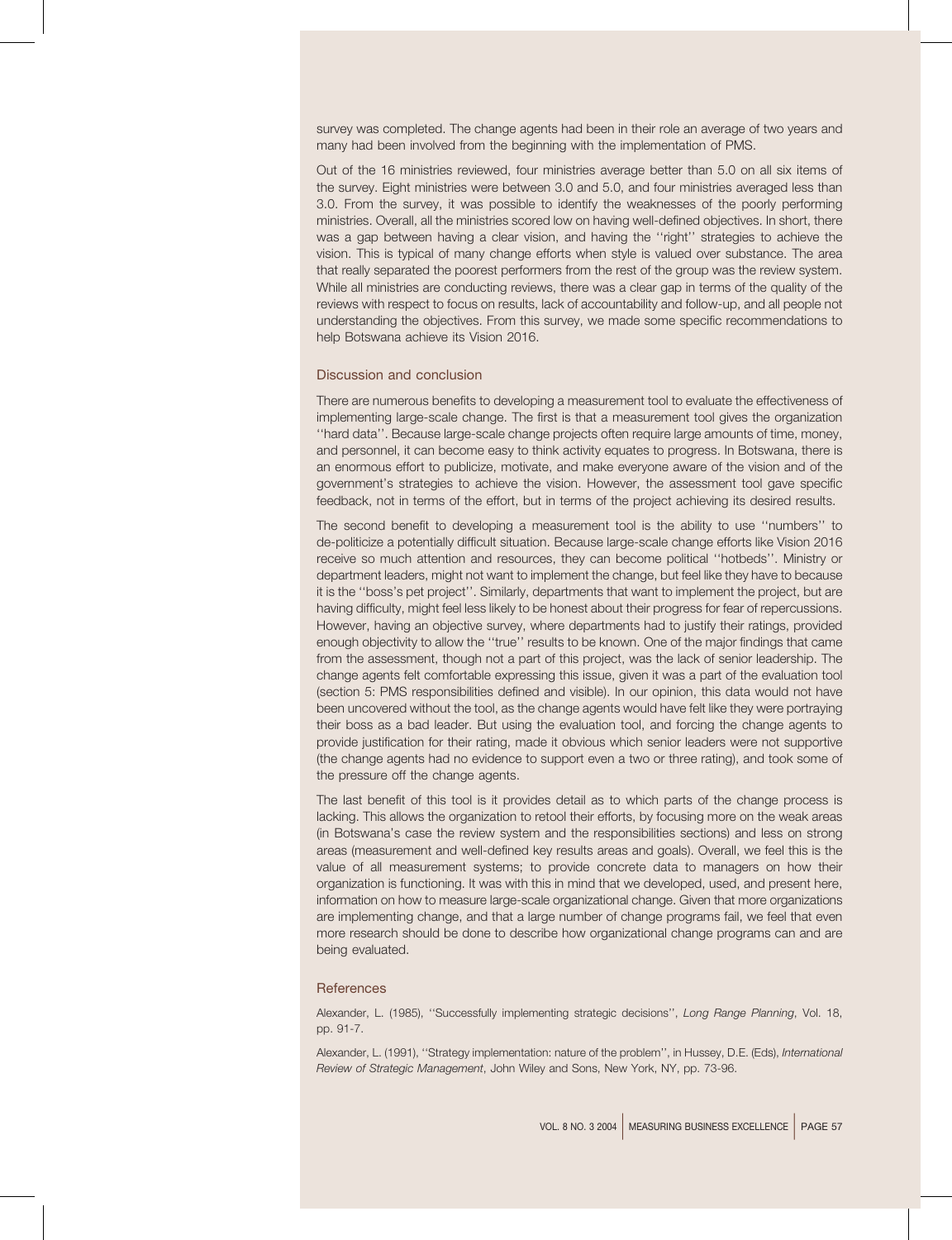Alexander, L. (1993), "Why employees resist strategy implementation efforts", presented at the National Academy of Management, Atlanta, GA.

Allen, A. (1978), "Organizational choice and general influence networks for diversified companies", Academy of Management Journal, Vol. 21, pp. 341-65.

Archibald, D. (1976), Managing High-Technology Programs and Projects, John Wiley and Sons, New York, NY.

Beer, M. and Nohria, N. (2000) "Cracking the code of change", Harvard Business Review, Vol. 78, pp. 133-41.

Bettenhausen, K. (1991), "Five years of groups research: what we have learned and what needs to be addressed", Journal of Management, Vol. 17, pp. 345-81.

Collins, B. and Huge, E. (1993), Management By Policy: How Companies Focus Their Total Quality Efforts to Achieve Competitive Advantage, ASQC Quality Press, Milwaukee, WI.

Cuch, L. and French, J. (1948), "Overcoming resistance to change", Human Relations, Vol. 1.

David, F. (1987), Concepts of Strategic Management, Prentice Hall, Englewood Cliffs, NJ.

Giles, W. (1991), "Making strategy work", Long Range Planning, Vol. 24, pp. 75-91.

Guth, W. and MacMillan, I. (1986), "Strategy implementation versus middle management self-interest", Strategic Management Journal, Vol. 7, pp. 313-27.

Guzzo, R. (1986), "Group decision making and group effectiveness in organizations", in Goodman, P. (Ed.), Designing Effective Work Groups, Jossey-Bass Publishers, San Francisco, CA, pp. 34-71.

Hacker, M. and Washington, M. (2003). "Project leadership and organizational change", The Proceedings of the Institute of Industrial Engineers 19th Conference, pp. 1-6.

Hambrick, D. and Cannella, A. (1989), "Strategy implementation as substance and selling", Academy of Management Executive, Vol. 3, pp. 278-85.

Hamel, G. and Prahalad, C. (1989), "Strategic intent", Harvard Business Review, May-June, pp. 63-75.

Hammer, M. and Champy, J. (1993), Re-engineering the Corporation, Harper Collins, New York, NY.

Hrebiniak, L. and Joyce, W. (1984), *Implementing Strategy*, Macmillan Publishing, New York, NY.

Kaplin, R. and Norton, D. (1996), "Using the balanced scorecard as a strategic management system", Harvard Business Review, Vol. 73, pp. 75-85.

King, B. (1989), Hoshin Planning: The Developmental Approach, GOAL/QPC, Methuen, MA.

Kotter, J. (1995), "Leading change: why transformation efforts fail", Harvard Business Review, March-April, pp. 58-67.

Kono, T. (1992), Long Range Planning of Japanese Corporations, Walter de Gruyter, Berlin.

Lewis, J. (1995), The Project Manager's Desk Handbook, Irwin Professional Publishing, Chicago, IL.

Longenecker, C.O. and Fink, L.S. (2001), "Improving management and performance in rapidly changing organizations", Journal of Management Development, Vol. 20 No. 1, pp. 7-18.

McMahon, J. (1984), "Toward a contingency theory", Academy of Management Journal, Vol. 16, p. 624.

Marcus, A. (1988), "Implementation externally induced innovations: a comparison of rule-bound and autonomous approaches", Academy of Management Journal, Vol. 31, pp. 235-56.

Melum, M. and Collect, C. (1995), Breakthrough Leadership: Achieving Organizational Alignment Through Hoshin Planning, American Hospital Publishing, Chicago, IL.

Nakamura, S. (1993). The New Standardization: Keystone of Continuous Improvement in Manufacturing. Productivity Press, Portland, OR.

Nutt, P.C. and Backoff, R.W. (1997), "Crafting a vision", Journal of Management Inquiry, Vol. 6 No. 4, pp. 308-28.

Quinn. J. (1980). "Formulating strategy one step at a time". Journal of Business Strategy, Vol. 1. pp. 42-63.